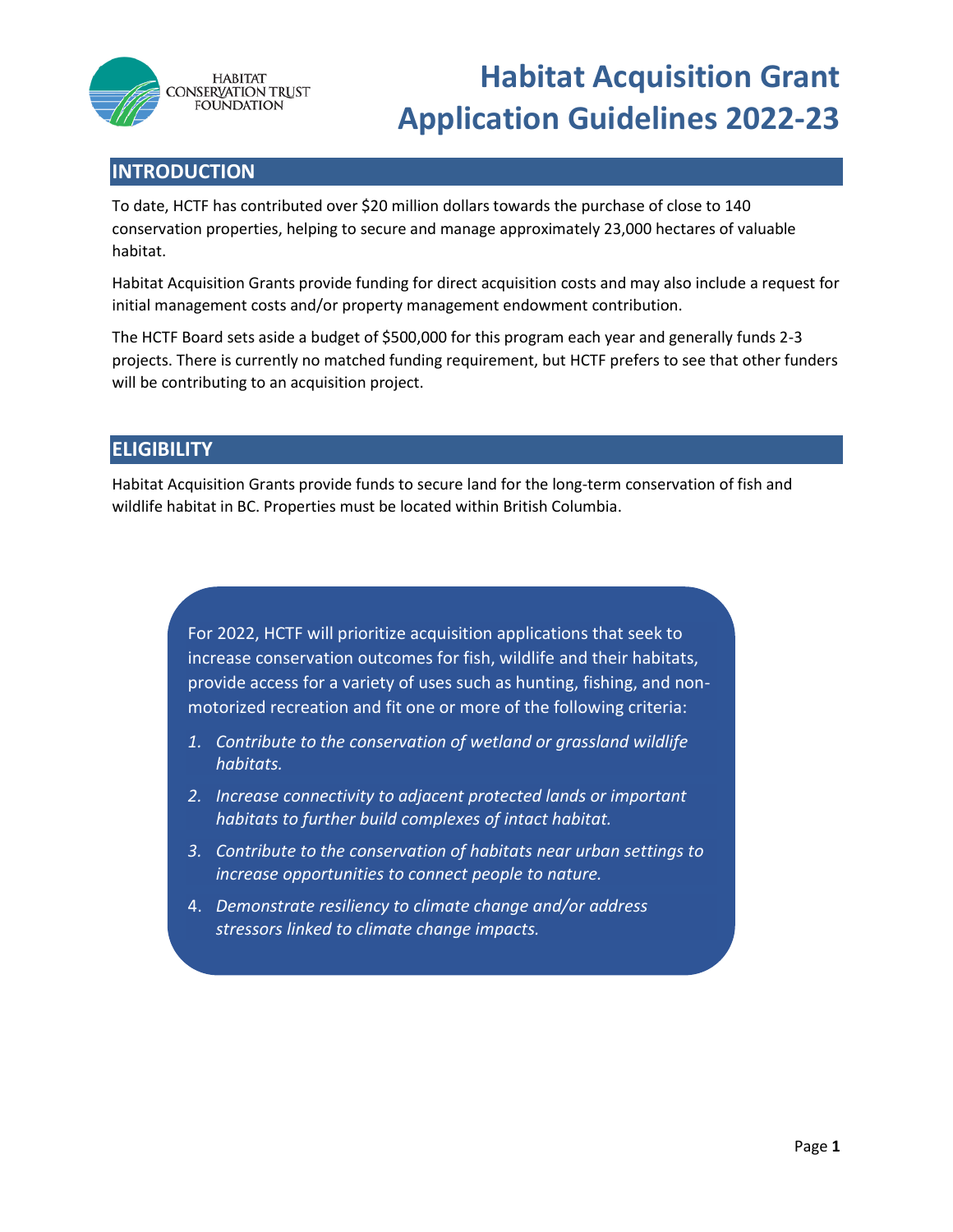## *Organization Eligibility*

HCTF accepts Habitat Acquisition Grant proposals from many types of organizations including municipal, regional, and provincial governments, First Nations, land trusts and community organizations.

HCTF prefers to receive proposals directly from the organization that will hold title and manage the property, but we recognize that sometimes multiple organizations are involved at different stages of an acquisition project—for example, a local community group might coordinate the acquisition of a property, but a larger land trust will ultimately hold title. If the organization submitting the proposal will not be the one holding title or managing the property, be sure to include information on **both** the applicant organization and the intended title holder and/or manager. Please note that if the applicant is not going to be managing the land, the applicant may still apply for land management/endowment funding; however, HCTF may grant the management funds directly to the organization incurring costs to manage the land.

HCTF will not fund property acquisitions where the proponent organization is already the owner of the property and is looking to finance debt recovery or pay off the mortgage.

## *Eligible Expenditures*

The Habitat Acquisition Grant can only be used to cover the following eligible costs and related activities:

- Direct Acquisition Costs (such as purchase price, appraisal fees, taxes, legal fees)
- Initial Management Costs and/or Property Endowment contribution up to a maximum of 10% of the amount provided for Direct Acquisition Costs. For instance, if you are requesting \$100K for Direct Acquisition costs, you may request up to \$10K for initial management costs and/or an endowment contribution.
	- $\circ$  Initial management costs include activities that will be undertaken within the first two years of purchase to safeguard the features/habitats/populations being protected by this purchase, and may include conducting baseline surveys, legal surveys, developing management plans, urgent fencing and/or gate installation. Activities must comply with the eligible activities list included as Appendix 1.
	- $\circ$  The property endowment contribution must be held in an investment and the investment income gained off the endowment must be used for operation and maintenance activities on the subject property.

## **PROPOSAL AMENDMENTS**

Habitat Acquisition Grant proposals are reviewed by the HCTF Board in June. If there are any relevant changes to the acquisition project between proposal submission and Board review in June, applicants are required to apprise HCTF and submit a revised proposal and/or budget.

For example, if any unconfirmed funding is denied, or if funding becomes confirmed, the budget spreadsheet should be updated and resubmitted near the end of May. This includes any updated information regarding any ecological gift component.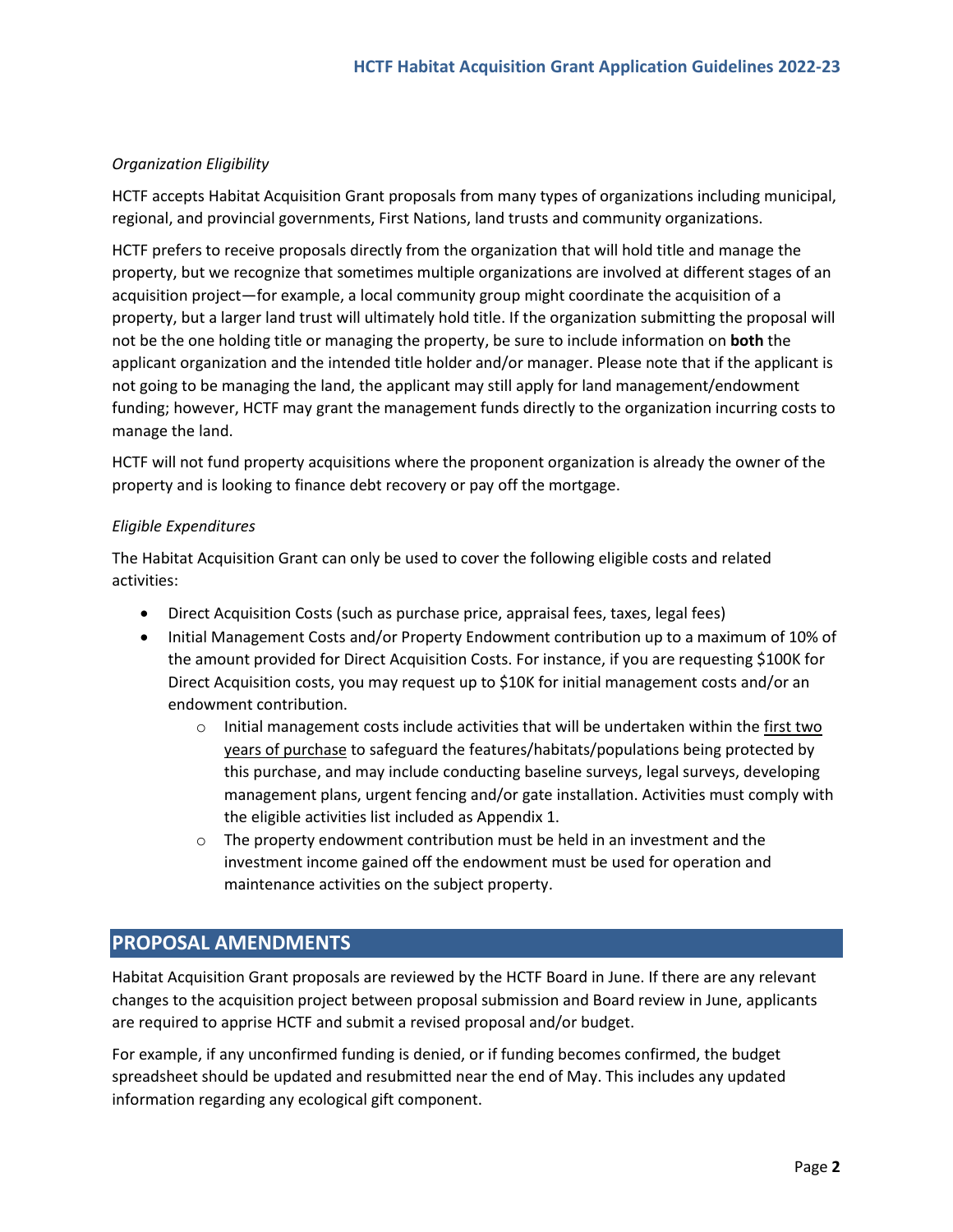# **PROPOSAL EVALUATION CRITERIA**

Proposals are evaluated against the following criteria:

- **Significance:**
	- $\circ$  Connectivity to other conservation areas (e.g. parks, NGO protected lands, etc.)\*
	- $\circ$  Conservation priority (identified in a conservation plan for the area)\*
	- o Species richness
	- o Presence of species or ecosystems at risk or other significant fish, wildlife, or habitat values
- **Threat:** 
	- o Protection urgency/threat
	- o Management objectives
- **Security of Investment:**
	- o Financial Management of organization(s)\*
	- o Community support
	- o Likelihood of long-term security and stewardship
	- o Value for money
- **Public recreational opportunities, including fishing and hunting**

**\***These criteria have been identified as the most important by the HCTF Board of Directors and carry the highest weight in our proposal ranking.

In addition to the criteria above, properties with intact ecosystems are generally given priority over those requiring significant restoration.

HCTF staff may also contact local biologists regarding the significance of the conservation values on the property. Please let us know if there are any confidentiality issues around the purchase, e.g., sensitive negotiations with the landowner that may preclude us from contacting others about the proposed property acquisition.

#### FINANCIAL INFORMATION

- HCTF only funds acquisition projects with a purchase price supported by a current appraisal. As a condition of funding, a copy of the current appraisal must be provided for approved projects.
- If all unconfirmed funding is received, and funding secured is more than your TOTAL PROJECT COSTS, HCTF would anticipate a revised funding request at a lower amount.

## **NOTES TO BUDGET SPREADSHEET**

The HCTF Acquisition Proposal Budget spreadsheet is locked except for the green-shaded cells where you may enter information.

**Date last updated**: This field is included since we require an updated budget if the overall funding scenario changes between the time of proposal submission and Board review in June (e.g., a funder is confirmed). If you submit an update, include the date. Initially use the date the proposal is submitted.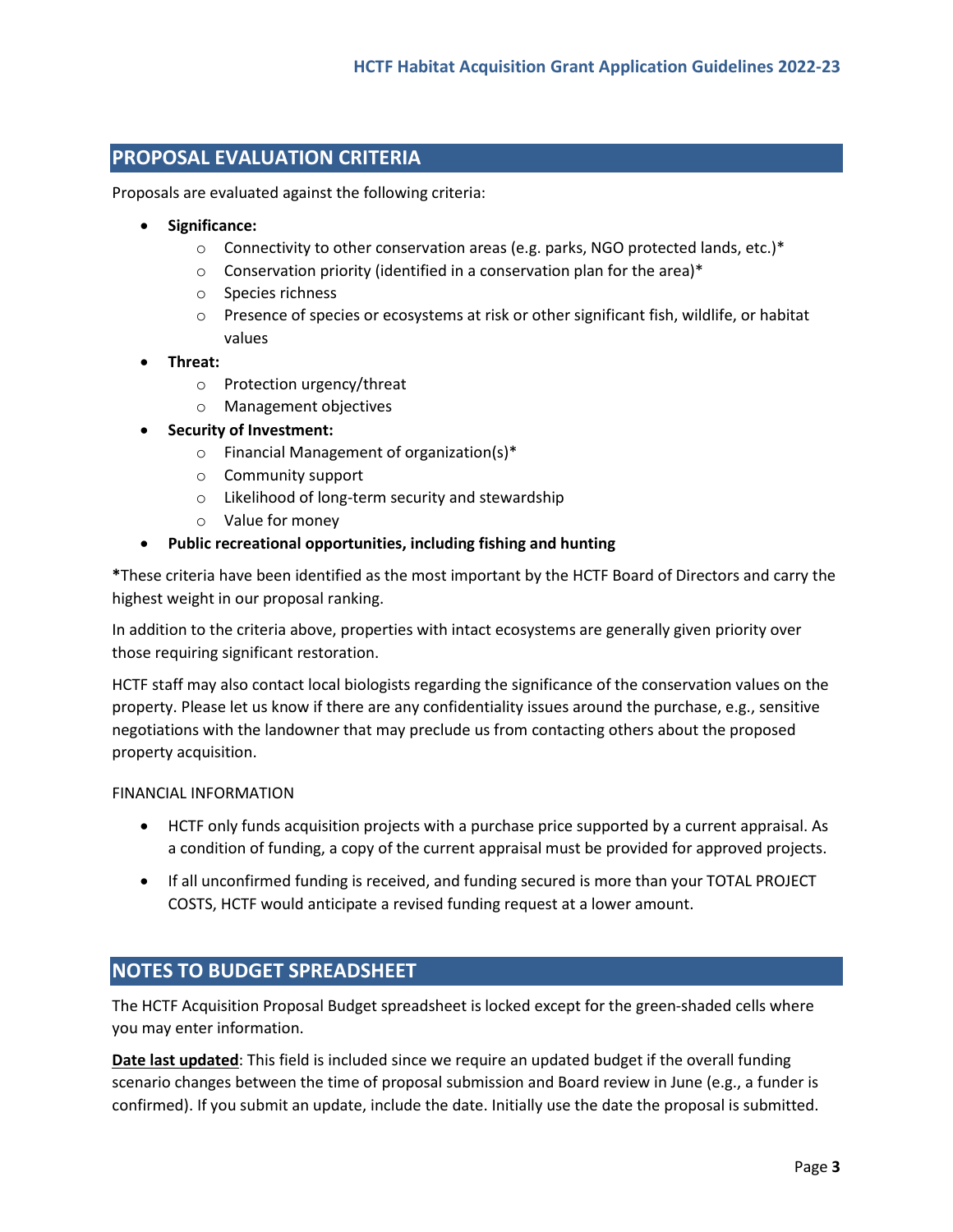## **PROJECT COSTS**

### *Direct Acquisition Costs*

**Purchase Price**: The amount you expect to pay for the property, including any donation by the landowner. This amount must be supported by a property appraisal before any funding is granted. If there is an ecological gift component, this amount should be equal to the Fair Market Value. This amount should be the same as noted in the Financial Information section of the application form.

**Appraisal fees:** The amount paid to complete an appraisal of fair market value of the property.

**Closing costs:** These include legal fees and taxes. Please indicate in the notes section at the bottom of the spreadsheet if other costs other than legal and taxes are included here.

**Other (specify):** If any costs are included here, specify and provide details in the notes section at the bottom of the spreadsheet.

## *Initial Management Costs/Endowment Contribution (optional)*

HCTF will fund up to 10% of the amount requested for direct acquisition costs to cover initial management costs and/or an endowment contribution benefiting the subject property. Note the spreadsheet will automatically calculate the percentage of this request and this should not be more than 10%.

**Initial Management Costs:** Please include any initial management costs for the first two years postacquisition. There are two fields: one for total project costs and one for any of these costs for which you are requesting HCTF funding.

**Endowment contribution**: If you are fundraising to include an endowment contribution to cover land management costs for the property, please include the fundraising target under **Total Project Costs** and any request from HCTF under **Contribution requested from HCTF**.

#### **PROJECT FUNDING**

**Confirmed funding:** List all confirmed funders and the amount committed, including both cash and inkind donations, such as an ecological gift.

**Unconfirmed funding**: List all unconfirmed funders and the amount requested, including both potential cash and in-kind donations, such as an ecological gift.

• Please ensure only one major funding partner is included per row. Smaller donations (<\$1000 each) can be lumped as "other donations". Include a line for larger donations by private citizens as "individual donors". If you need more rows, please contact HCTF and we can provide an unlocked version of the form.

## **PROPOSAL APPROVALS and REPORTING**

Successful proponents will be notified by late JULY. Notification of successful proposals will include a standard list of Funding Conditions which include:

- Copy of completed appraisal
- Copy of signed purchase agreement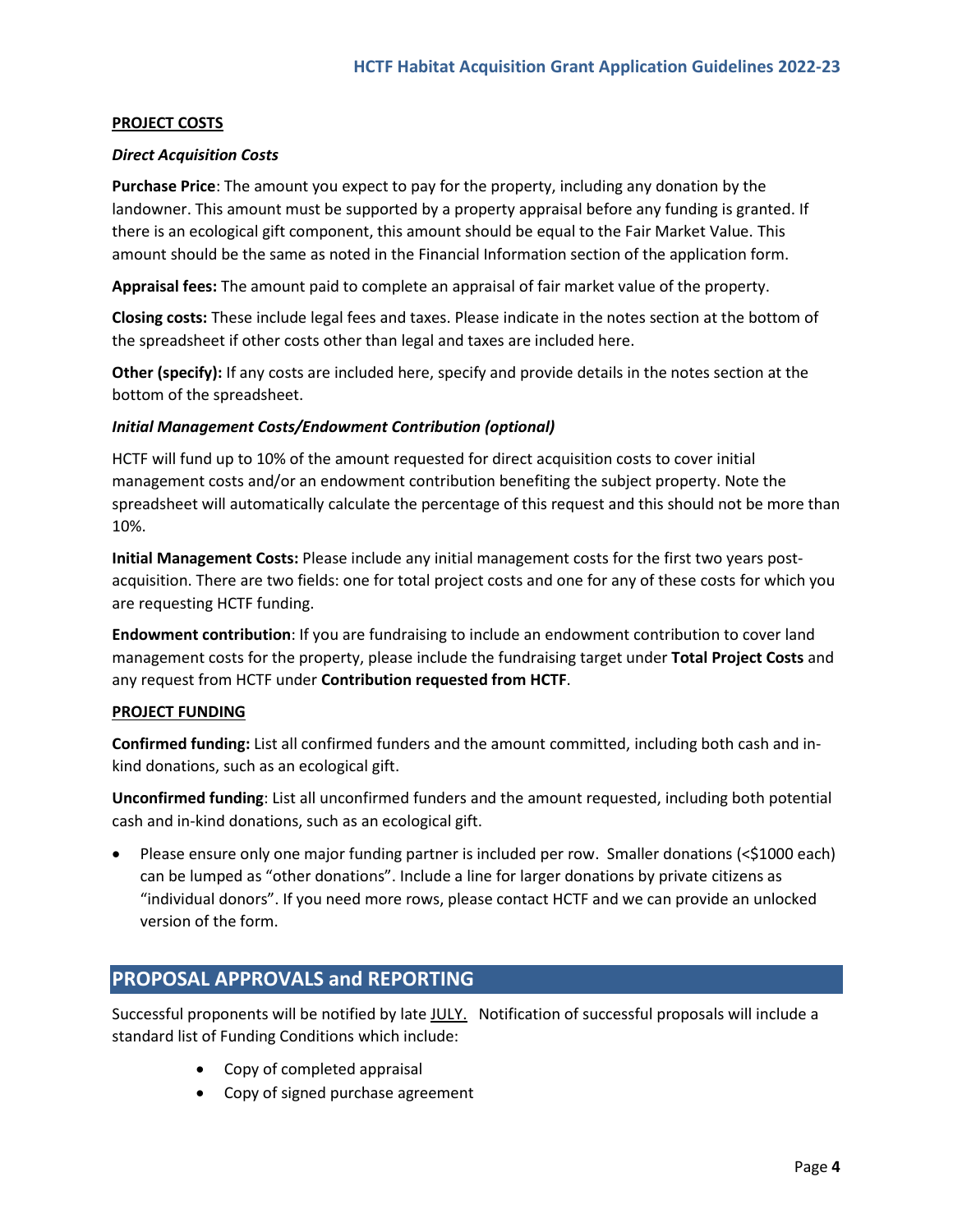- Written confirmation of other funding partners
- Written agreement that non-mechanized public access will be allowed on the subject property for recreational activities including, but not limited to, hunting, fishing, and wildlife viewing, unless those activities are precluded by provincial legislation, regulation, or local bylaw.
- A 1-2 page communication plan for HCTF's review and approval.
- Others as required.

Once funding conditions have been met, funds will be released upon HCTF's receipt of a signed Conditional Grant Agreement (CGA) and proof of insurance. The CGA typically includes 90% payment of funds, with a 10% holdback upon completion of the acquisition project.

The acquisition is considered complete, once an Acquisitio[n Report](https://hctf.ca/wp-content/uploads/2019/06/HCTF-Acquisition-Grant-Report-Form-2018.docx) Form is submitted to HCTF along with the following documents.

- Copy of the Land Title(s)
- Copy of the management plan/management direction statement (if completed)
- Copy of the Press Release announcing the acquisition
- Copies of any newspaper clippings or other print media
- Copies of any related documents (covenants, leases, etc.), if applicable
- Photographs as jpeg files
- Invoice for 10% holdback

## **QUESTIONS**

Please contact Barb von Sacken, Program Coordinator at HCTF if you have any questions about the application process or technical issues with any of the forms: byonsacken@hctf.ca or 250-940-3013.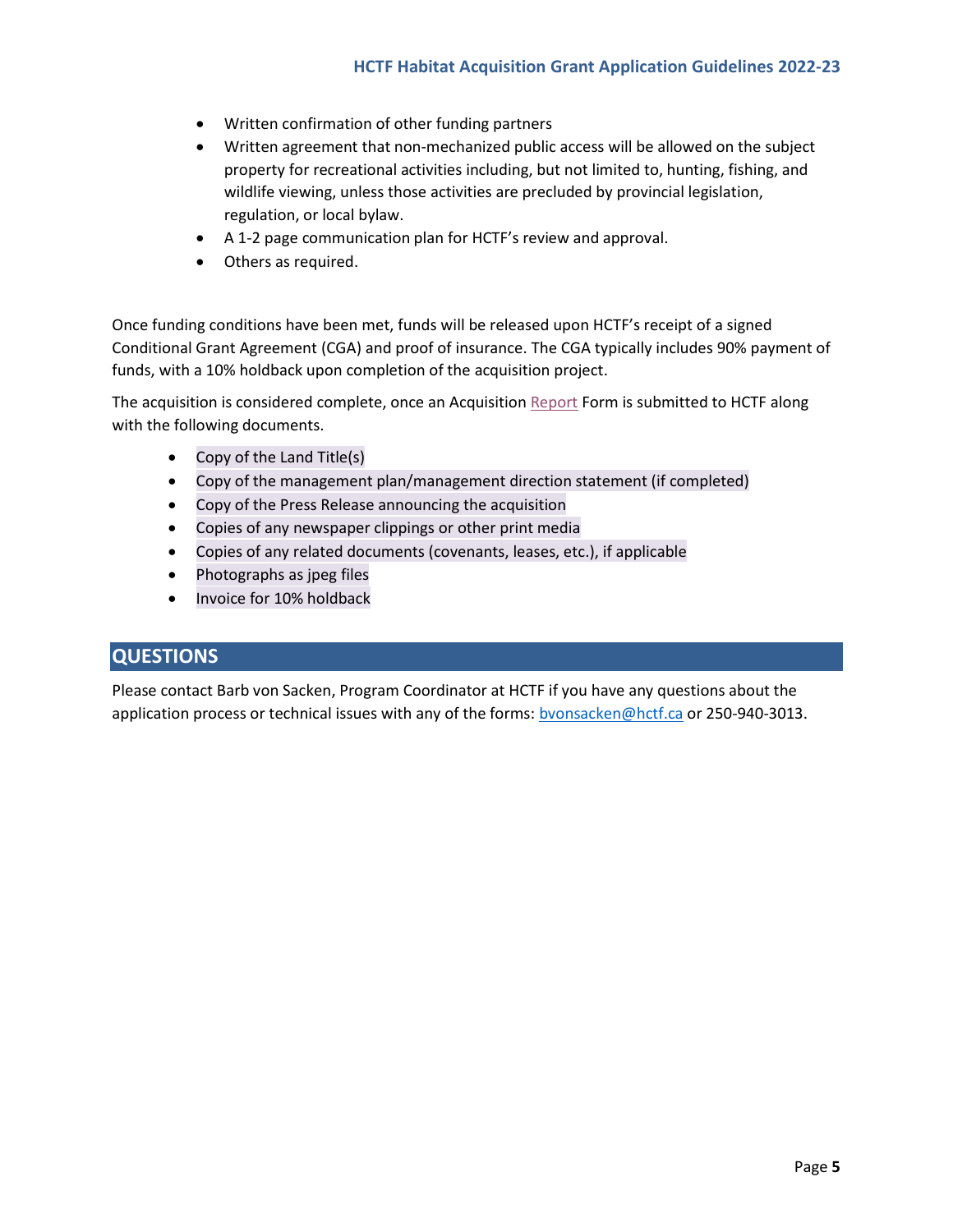# Appendix 1: Habitat Acquisition Grant Eligible and Ineligible Activities

# **Eligible Activities and Expenses**

## Direct Acquisition Costs

- Purchase price
- Appraisal Fees
- Taxes, including transfer taxes
- Legal fees

## Initial Management Expenses

These eligible activities are intended to help safeguard the features/habitats/populations being protected by the purchase and should provide direct conservation benefit.

## *Operations*

Those land activities that involve the management and administration of lands and waters including:

- Addressing immediate site issues and needs
- Mapping and boundary delineation
- Management planning, specifically high-priority management plans, resource conservation plans, enhancement, or restoration plans
- Species and ecosystem inventory, mapping, and analysis including SAR.
- Undertaking resource inventory and analysis
- Develop programs and project plans for staff and volunteer management activities.
- Managing human activities on the lands including activities associated with restoration, maintenance, and community education regarding the purpose of the lands and the value of the natural assets
- Provide operational oversight of the maintenance activities taking place on the lands

#### *Maintenance*

Those activities that involve maintaining, repairing, and restoring land including:

- Restoring and maintaining site-specific natural habitats such as planting eroded slopes and riparian zones
- Repairing and maintaining built assets (e.g., fences, shelters, dams, culverts) if they provide a demonstrable conservation benefit
- Building new assets required for conservation (e.g., exclusion zones, information shelters, new fencing)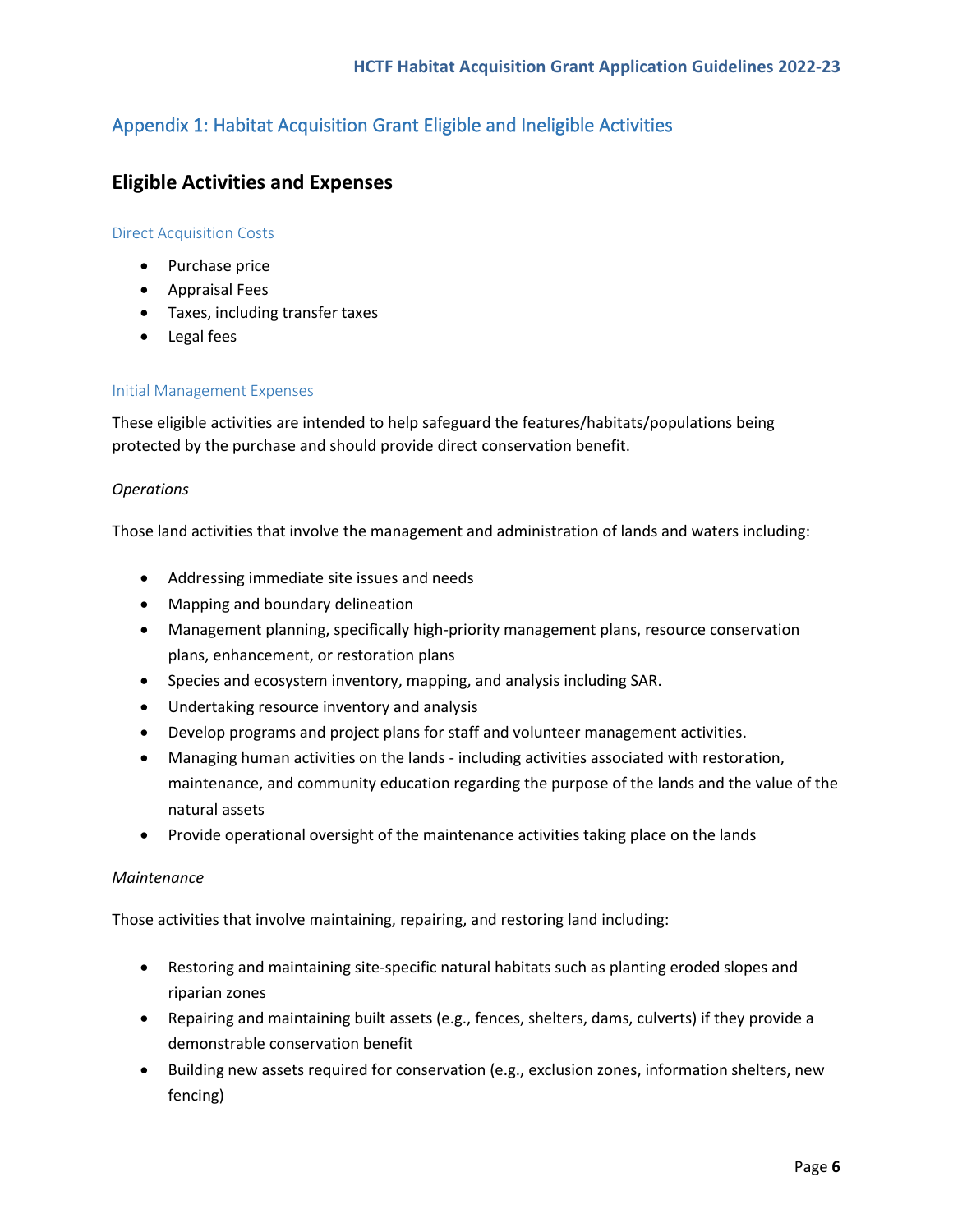• Removing invasive species

### Property Endowment Contribution

• This contribution must be added to an investment and the interest derived from the investment must be used to benefit the subject property only.<sup>1</sup>

## **Ineligible Activities & Expenses**

The following activities are ineligible for Habitat Acquisition Grant funding, including revenue from an endowment contribution:

## Acquisition Costs

- Fundraising costs
- Labour costs for coordinating an acquisition project

#### Initial Management Expenses

- Conservation covenant monitoring
- Legal fees (post acquisition)
- Insurance costs
- Strategic/higher level land use planning or ecosystem planning
- Residential tenancy agreements/ rentals
- General festivals/tours/events that do not directly pertain to operations and maintenance of the properties
- General patrols
- General lease and administration of other property interests (e.g., Right of way, lease modifications, tax exemptions)
- Organizational fundraising
- Cultural, heritage, historical or architectural operations and maintenance activities

In addition to the items above, in accordance with HCTF's general corporate guidelines, the following are also ineligible:

- Non-applied research. (Note that research focused on understanding population baselines and conservation status of species, and/or research that identifies key opportunities for restoration, enhancement, maintenance, or acquisition is eligible for HCTF funding)
- Training costs for project personnel
- Law enforcement activities
- Fish rearing, farming, stocking, or hatchery projects
- Wildlife rescue or rehabilitation centres

 $<sup>1</sup>$  HCTF and successful proponents will discuss how reasonable assurance can be provided that the endowment</sup> contribution will be made to benefit the subject property only.